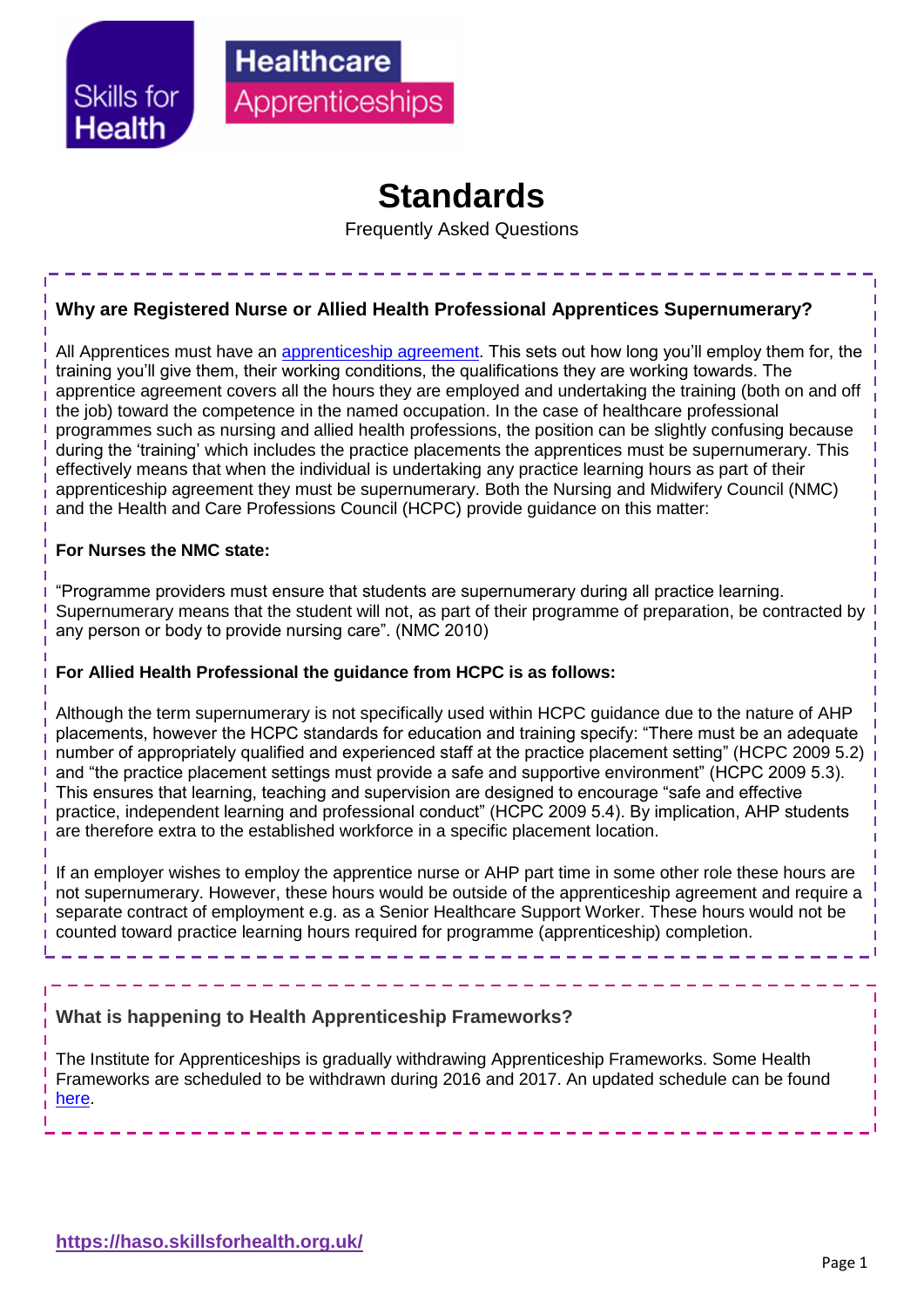

# **Healthcare** Apprenticeships

## **What is the difference between an Apprenticeship Framework and an Apprenticeship Standard?**

The key differences are outlined below. These elements are non-negotiable:

| <b>Apprenticeship Frameworks</b>                                                                                                                                                                                                            | <b>Apprenticeship Standards</b>                                                                                                                                                                                                                                                                                                                                                                                          |
|---------------------------------------------------------------------------------------------------------------------------------------------------------------------------------------------------------------------------------------------|--------------------------------------------------------------------------------------------------------------------------------------------------------------------------------------------------------------------------------------------------------------------------------------------------------------------------------------------------------------------------------------------------------------------------|
| Written by Sector Skills Councils (eg Skills for Health);<br>informed by employer groups                                                                                                                                                    | Written by employers (sometimes supported by Sector<br>Skills Councils or other stakeholders)                                                                                                                                                                                                                                                                                                                            |
| Statutory documents written in line with the Specification<br>of Apprenticeship Standards for England (SASE) and to<br>a fixed template                                                                                                     | Short concise 3-page documents, no fixed template                                                                                                                                                                                                                                                                                                                                                                        |
| Issued and managed by Sector Skills Councils                                                                                                                                                                                                | Managed by employers. Approved by the Institute of<br>Apprenticeships; become Crown Copyright                                                                                                                                                                                                                                                                                                                            |
| Qualifications-based approach                                                                                                                                                                                                               | Qualifications can only be included if trailblazers can<br>evidence that a qualification is required for registration,<br>regulatory or license to practice purposes or if the<br>Apprentice would be significantly disadvantaged in the<br>job market without a qualification                                                                                                                                           |
| Employee Rights and Responsibilities and Personal<br>Learning and Thinking Skills                                                                                                                                                           | n/a                                                                                                                                                                                                                                                                                                                                                                                                                      |
| <b>Maths and English</b><br>If not already achieved prior to starting the<br>apprenticeship<br>Level 2 Apprentices: must achieve Level 1 English and<br>maths<br>Level 3 (and above) Apprentices: must achieve<br>Level 2 English and maths | Maths and English If not already achieved prior to<br>starting the apprenticeship<br>Level 2 Apprentices: must achieve Level 1(similar to D<br>to G at GCSE) English and maths and take the test for<br>Level 2 (similar to A* to C at GCSE)<br>Level 3 (and above) Apprentices: must achieve Level<br>2 English and maths (similar to A* to C at GCSE)                                                                  |
| n/a                                                                                                                                                                                                                                         | End point assessment:<br>The Institute for Apprenticeships requires that all<br>apprenticeships contain an independent end-point<br>assessment. This is a holistic assessment of the<br>knowledge, skills and behaviours that have been learnt<br>throughout the apprenticeship. The requirements for this<br>are set out in the assessment plan that is developed<br>alongside the Standard. Read more in the guidance. |
| n/a                                                                                                                                                                                                                                         | Grading:<br>Apprentices receive an overall grade for their<br>apprenticeship (eg pass, merit or distinction) based on<br>their performance during the end point assessment.                                                                                                                                                                                                                                              |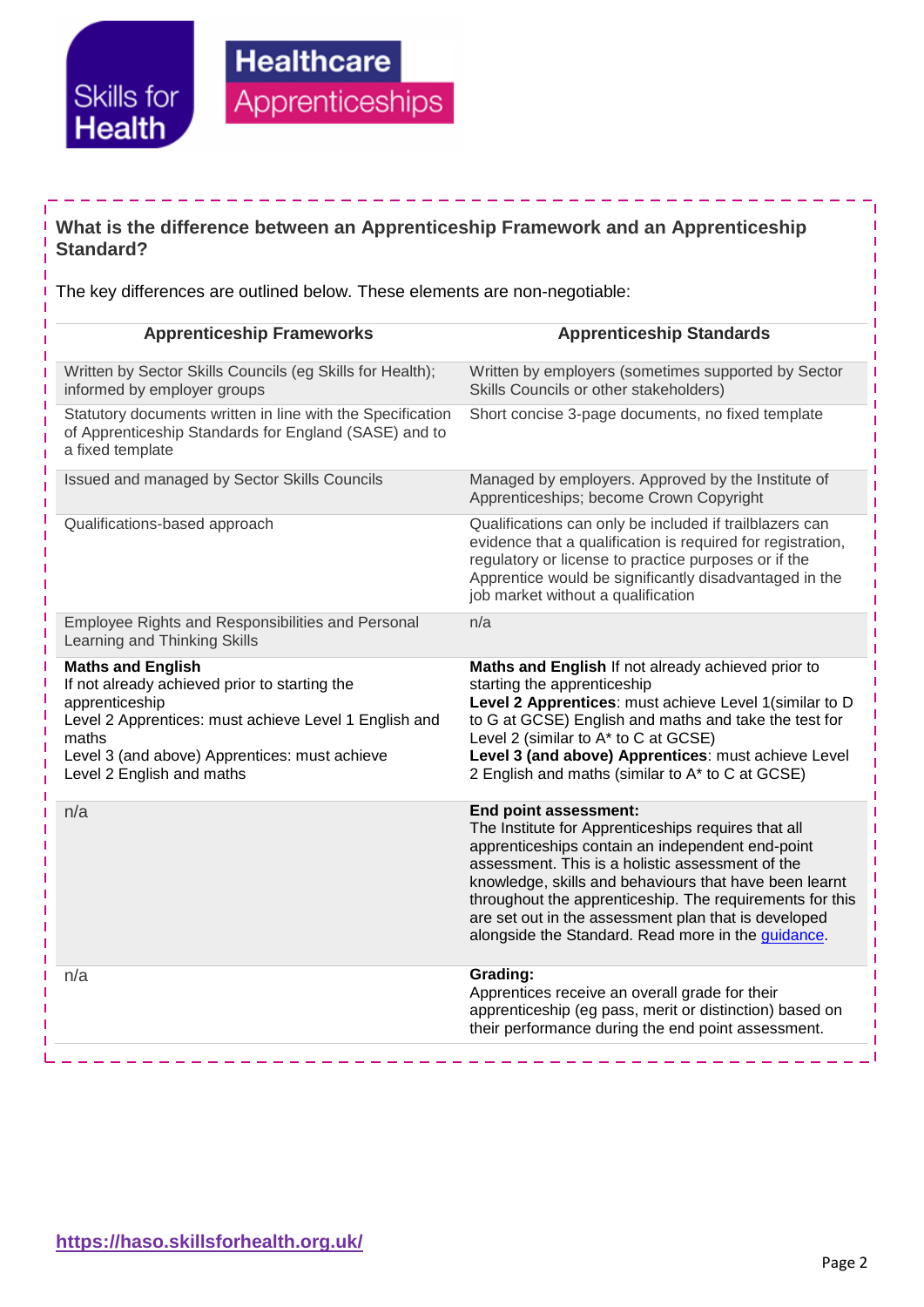

### **When will the new Health Apprenticeships be ready?**

**Healthcare** 

Apprenticeships

Apprenticeship Standards and the Assessment Plans must be "approved for delivery" by the Institute for Apprenticeships. There is more work to be done following "approval for delivery" and before apprentices actually start. Employers need to work with training providers and end point assessment organisations to prepare for the delivery of training programmes and end point assessment. The rate at which this happens will vary according to local conditions.

#### **Why do some Apprenticeships no longer require the apprentice to complete a qualification?**

The new Apprenticeship Standards can only include a qualification where the qualification is required for registration, regulatory or license to practice purposes or if the apprentice would be significantly disadvantaged in the job market without a qualification. Even if a qualification is included in a standard it is considered part of 'on-programme' delivery and does not count towards the end point assessment. Apprenticeship standards are designed to deliver apprentices that are 'work ready' ie able to apply for a job. A-levels are designed to deliver students who are 'progression ready' ie able to apply to university or other academic courses. This means that an A-level student may need additional skills and training to become work ready and an apprentice may need additional skills and training to become progression ready. To be eligible to deliver apprenticeship training organisations must be listed on the register of apprenticeship training providers [\(RoATP\).](https://www.gov.uk/guidance/register-of-apprenticeship-training-providers)

#### **Why have the requirements for English and Maths increased?**

The Institute for Apprenticeships set the minimum requirements for all apprentices. The following is nonnegotiable and applies to all apprentices using Apprenticeship Standards (unless they have already achieved these levels prior to starting their apprenticeship):

- For level 2 Apprenticeships, apprentices must achieve level 1 English and maths (similar to a GCSE at grade D to G) and take the test for level 2 (similar to a GCSE at grade A\* to C) prior to taking their end-point assessment
- For level 3 to 7 apprenticeships, apprentices must achieve level 2 English and maths (similar to a GCSE at grade A\* to C) prior to taking their end-point assessment

#### **How many starts are expected on the new Health Apprenticeship Standards?**

The government has committed to 3 million new apprenticeship starts by 2020 and is introducing public sector targets which will drive increased uptake in health. However, the targets relate to total uptake and are not applied to individual Apprenticeship Standards. Demand for Health Apprenticeships will be led locally by individual employers.